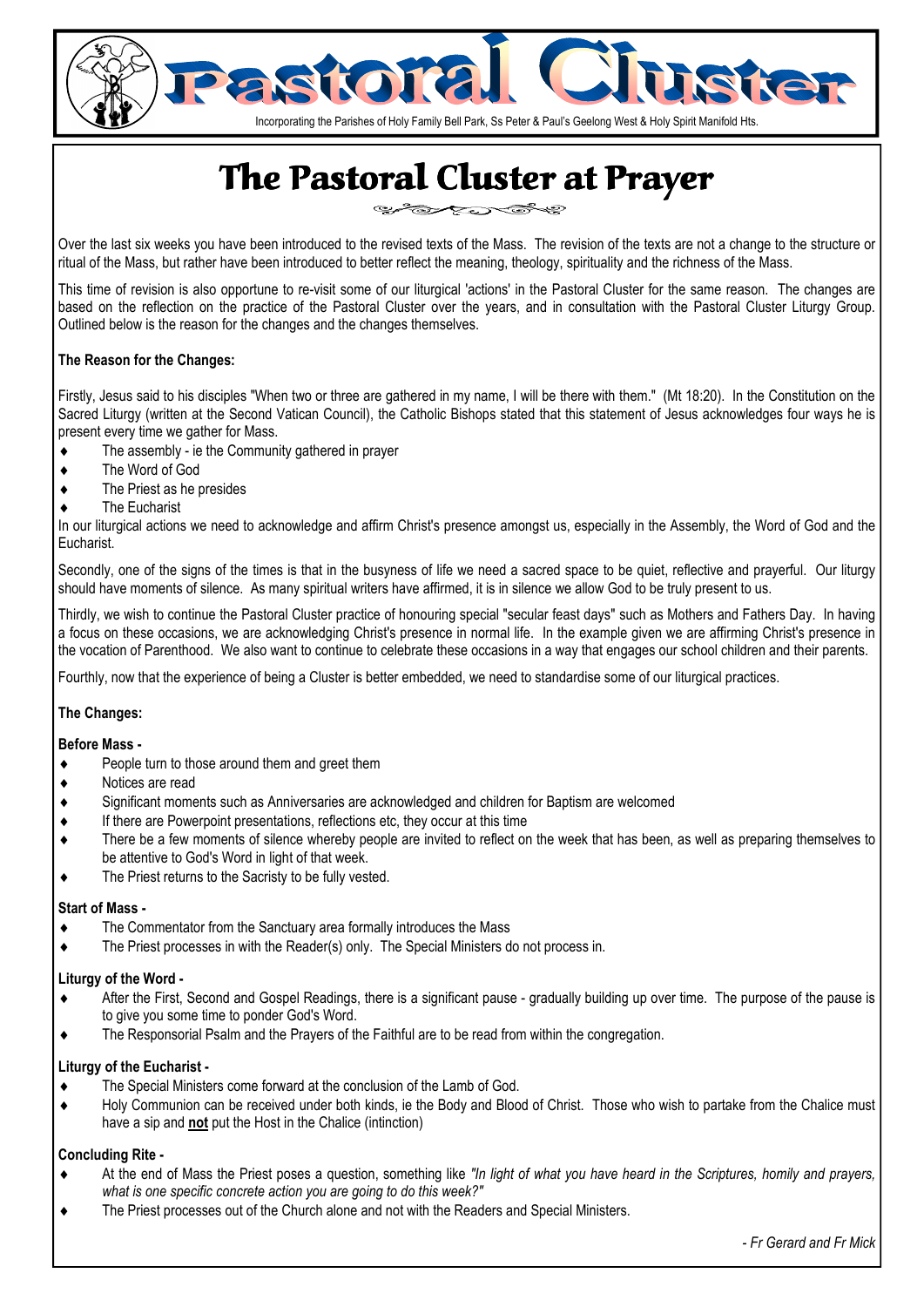## The Pastoral Cluster at Prayer

## WEEKEND MASSES:

*English… 8am and 9.30am (Sunday) 6.00pm Sat 5.00pm Sat* 

**Holy Family, Bell Park: Holy Spirit, Manifold Hts: Ss Peter & Paul's, Geelong West:**

 *11am - 1st, 3rd & 5th Sundays 11am - 2nd and 4th Sundays 9.30am - Italian Mass at St Patrick's* 

*Croatian… 11.30am (1,3,4,5th Sunday), 12.30pm (2nd Sunday) - Slovenian…11.30am (2nd Sunday)* 

WEEKDAY MASSES:

| <b>Holy Family:</b>                                  | 9.15am Tues, 9.15am Thurs                                                            |
|------------------------------------------------------|--------------------------------------------------------------------------------------|
| <b>Holy Spirit:</b><br><b>Ss Peter &amp; Paul's:</b> | 9.00am Wed, 11am Fri and 9am Sat. Reconciliation after Saturday Mass<br>7.30pm Thurs |
|                                                      |                                                                                      |

**Grace McKellar Centre:** 10.15am - 1st, 3rd, 5th Tues; **Maryville Nursing Home:** 11am Tues; **Multicultural Centre:** 1.30pm - 1st Fri **Vincentian Village:** 3.00pm -Mon

#### COMMUNAL PRAYER:

| Mon   | Holy Family Women's Prayer Group   |
|-------|------------------------------------|
| Tues  | <b>Meditation Group</b>            |
| Wed   | <b>Prayer of the Church</b>        |
| Wed   | Holy Family Women's Prayer Group   |
| Thurs | Italian Prayer Group               |
| Fri   | Adoration of the Blessed Sacrament |
| Fri   | <b>Divine Mercy</b>                |
| Sat   | Rosary                             |

**Mon...** *Holy Family Women's Prayer Group 10.00am Holy Family Community Centre*  **Tues...** *Meditation Group 5.30pm Holy Family Community Centre*  **Holy Spirit Church Wed...** *Holy Family Women's Prayer Group 10.00am Holy Family Community Centre*  **Thurs...** *Italian Prayer Group 10.00am St Patrick's Chapel*  **Fri...** *Adoration of the Blessed Sacrament After 11am Mass Holy Spirit Church*  **Fri...** *Divine Mercy 3.00pm Holy Spirit Church*  **Holy Spirit Church** 

#### **OUR LADY'S STATUE:**

**June 13:** Kolotelo family, 23 Bostock Ave *If anyone would like to have our Lady's Statue or if you could spare an hour a month to help Tina Montalto, ph 5278 9314.* 

## **AS A COMMUNITY WE PRAY FOR:**

**RECENT DEATHS:** Jela Skulic, John Sobczynski, Sebastiano Mure, Renato Gasperini, Donald McMahon **ANNIVERSARIES:** Jody Peterson, Osorio Almeida, Margaret Hickey, Maria & Stefano Mileto, Mary Bridget Perera, Martin Donnellan, Mary Attiah, Joseph & Maria Posadowski **BAPTISMS:** Evelyn Javni, Franklin Ludowyk, Remy Tobias, Louis Van Ingen (P&P)

**PRAY FOR THE SICK:** Bernie Dalton, Florence Williams, Pasha Alden, Wendy Commons, Margaret Donaghy, Maria Law, Peter Farrar, Doris Boyle, Heidi Maguire, Joan Bellew, Kate Jennings, Nevenka Juraga, Joan Gazenbeek, Felix Capicchiano, Dianne Rickey, Liam Shay, Regina Starcevic, Joseph Escorse, Gillian Henry, Anthony Dunn, John O'Neill

*(Please note: After approx five weeks names will be deleted from the sick list -* 

## **ROSTER FOR NEXT SUNDAY, JUNE 19, 2011.**

(3rd Sunday of the Month**)** 

#### **HOLY SPIRIT: 6.00PM 11.00AM**

Projectionist

#### **Ss PETER & PAUL'S: 5.00PM**

Commentators D Maddalena Lectors **K** Maddalena<br>
Special Ministers **K** Maddalena **Welcomers Projectionist** 

**HOLY FAMILY 8.00AM 9.30AM** Commentators K Saunders L Lehpamer Lectors **B Rainbow** B H Verdnik, T McMahon Special Ministers A Vanjek, C Marcantonio, P Walsh C&J Taylor, E Glynn, M Fiorillo Welcomers **R&L Allum** R&L Allum **E Dalton, G Carmody** 

Commentators Sr J McGonigal P Delahunty Lectors J McKenzie G Brown Special Ministers G Wright, E Cotter, D Kosmetschke P&B Delahunty, V Trinder Welcomers V Logan V Logan V Logan I Cleary, L Coles, V Trinder<br>
Projectionist T Dunlop D Brown

K Maddalena, B Ditkun,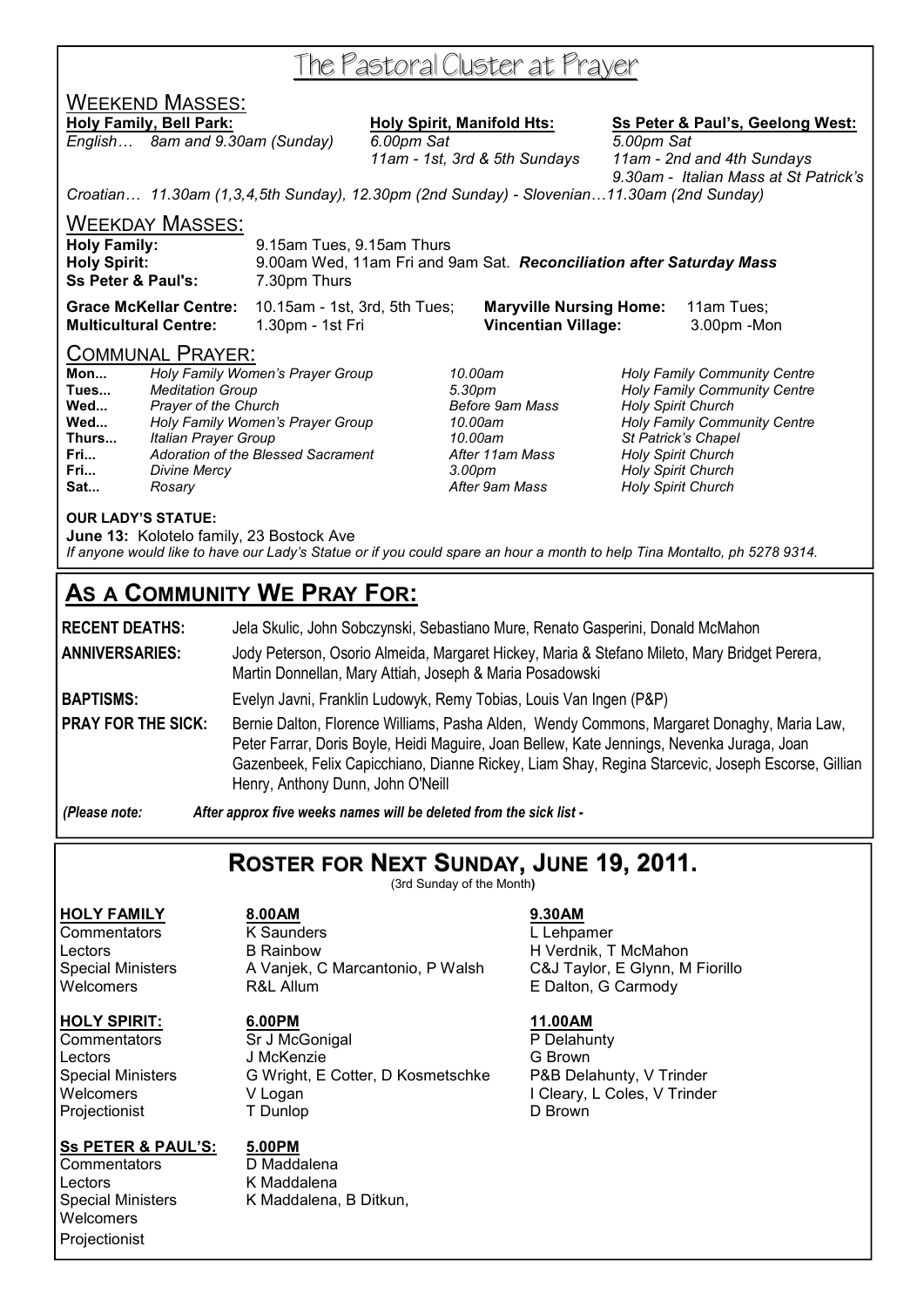# **Cluster News**

| PARISH PRIESTS:        | Frs Gerard Keith & Mick Fitzpatrick - Phone 5278 1343                          | <b>Web Page Address:</b> |  |  |
|------------------------|--------------------------------------------------------------------------------|--------------------------|--|--|
| OFFICE:                | www.pastoralclustergeelong.org<br>147 Separation St Bell Park 3215             |                          |  |  |
|                        | Phone: $5278$ 1343 Fax: $5278$ 4618 Email: cluster@netspace.net.au             |                          |  |  |
| <b>  OFFICE HOURS:</b> | Mon-Wed 9am-4.30pm (Closed 1-2pm for lunch), Thurs 9-12noon, Fri 9.30am-2.30pm |                          |  |  |

#### **FR MICK'S HOLIDAY:**

Fr Mick is away from Monday June 13 until Friday July 1. He will be spending time with his family in the north of Victoria. We wish Fr Mick a restful holiday!

#### **QUEEN'S BIRTHDAY:**

The Pastoral Cluster Office will be open this Monday but there will be **NO** Mass at Vincentian Village.

#### **HOLY FAMILY CHURCH RENOVATION:**

Maintenance on the Narthex is being undertaken beginning **Tuesday June 14 through to Thursday June 16**. Entrance to Holy Family Church will be via the side door.

#### **THURSDAY EVENING MASS:**

There will be **NO** Thursday evening Mass on June 23. Fr Mick will be away and Fr Gerard will be at the Consecration of the Bishop for the Western Region (which includes the Geelong region) that evening at St Patrick's in Melbourne.

### **MASS OF THE ANOINTING AT Ss PETER & PAUL'S:**

There will be a Mass of Anointing at Ss Peter & Paul's Church, followed by a light luncheon. This Anointing Mass is open to all in the Cluster and beyond.

| Venue                                                                                                               | Ss Peter & Paul's Church     |
|---------------------------------------------------------------------------------------------------------------------|------------------------------|
| Date                                                                                                                | Wednesday June 29            |
| Time                                                                                                                | 11am                         |
| Luncheon                                                                                                            | Ss Peter & Paul's Small Hall |
| المعطر المعاربات ومستحدث والمستحل والمتحا وطلياها واستعمالهم والمتواط الترز ومعالمته والمستحف والترز المتمورة والتر |                              |

To assist with catering there will be sign-up boards at the back of all Churches on June 19 and 26.

#### **STEWARDSHIP CORNER** - *Thoughts on Giving*

*"There are different kinds of spiritual gifts but the same Spirit; there are different forms of service but the same Lord; there are different workings but the same God who produces all of them in everyone." - Cor 12:4-6* 

The Spirit gives each of us different gifts. The reason we are given those gifts is so that we may perform different forms of service for the Lord. If you don't use your gifts for the Lord, who will do the special work that God had in mind for you alone?

#### **A VOCATION VIEW:**

"There are different gifts, but the same Spirit". Each of us has been graced with certain gifts of the Spirit. And they are active, if we utilise them for the building up of the Church. Name the way the Lord has gifted you.

## Recurring Activities in the Cluster:

|                                                                                                                                                                                                                                                                                                 | Holy Family Casserole lunch -<br>Holy Family Women's Group -<br><b>St Vincent de Paul -</b> | Third Sunday of each month at the Community Centre from 12noon a Casserole lunch BYO to share<br>First Monday evening of each month at the Community Centre 7.00pm<br>Holy Family meet 1st and 3rd Tuesdays at the Community Centre, 7.30pm<br>Ss Peter & Paul's meet 4th Thursday 2pm in the Small Hall<br>Holy Spirit meets 1st and 3rd Tuesdays 7.00pm in Holy Spirit Hall |                                                                    |  |
|-------------------------------------------------------------------------------------------------------------------------------------------------------------------------------------------------------------------------------------------------------------------------------------------------|---------------------------------------------------------------------------------------------|-------------------------------------------------------------------------------------------------------------------------------------------------------------------------------------------------------------------------------------------------------------------------------------------------------------------------------------------------------------------------------|--------------------------------------------------------------------|--|
|                                                                                                                                                                                                                                                                                                 | <b>Baptism Preps -</b>                                                                      | 2nd and 4th Mondays 7.30pm in the Community Centre                                                                                                                                                                                                                                                                                                                            |                                                                    |  |
|                                                                                                                                                                                                                                                                                                 | Children's Liturgy -                                                                        | Holy Family -                                                                                                                                                                                                                                                                                                                                                                 | 1st and 3rd Sunday at 9.30am Mass (during school term)             |  |
|                                                                                                                                                                                                                                                                                                 |                                                                                             | Holy Spirit -                                                                                                                                                                                                                                                                                                                                                                 | 1st and 3rd Sundays at 11am Mass (during school term)              |  |
|                                                                                                                                                                                                                                                                                                 |                                                                                             | Ss Peter & Paul's-                                                                                                                                                                                                                                                                                                                                                            | 2nd and 4th Sunday at 11.00am Mass (during school term)            |  |
| ٠                                                                                                                                                                                                                                                                                               | Playgroup -                                                                                 | Holy Spirit School -                                                                                                                                                                                                                                                                                                                                                          | Monday 9.30am-11.30am. 0-3 years Indoor/outdoor play. Ph 5229 8298 |  |
|                                                                                                                                                                                                                                                                                                 | <b>Manifold CWL -</b>                                                                       | Holy Spirit Hall, First Tuesdays in the month                                                                                                                                                                                                                                                                                                                                 |                                                                    |  |
|                                                                                                                                                                                                                                                                                                 | Italian Mass -                                                                              | First Thursday of the month in St Patrick's Chapel                                                                                                                                                                                                                                                                                                                            |                                                                    |  |
|                                                                                                                                                                                                                                                                                                 | <b>Catholic Deanery Solo Group -</b>                                                        | Dinner at Desma's every 1st Tuesday of the month at 6.30pm. Bookings phone 5278 2712.                                                                                                                                                                                                                                                                                         |                                                                    |  |
|                                                                                                                                                                                                                                                                                                 | Ss Peter & Paul's Luncheon -                                                                | Second Sunday of each month, 12noon in the small Hall.                                                                                                                                                                                                                                                                                                                        |                                                                    |  |
|                                                                                                                                                                                                                                                                                                 | <b>Catholic Diners' Club -</b>                                                              | Second Tuesday of each month, 6pm at Dromoland. Dinner & Guest speaker. Ph Terry on 5221 7339                                                                                                                                                                                                                                                                                 |                                                                    |  |
| If you wish to know more about these groups, as well as about our Sacramental Program for children in non-Catholic schools, our<br>Baptism and Wedding procedures, our Partnership with the Columbans in the Philippines and so on, please visit our webpage:<br>www.pastoralclustergeelong.org |                                                                                             |                                                                                                                                                                                                                                                                                                                                                                               |                                                                    |  |

*\_\_\_\_\_\_\_\_\_\_\_\_\_\_\_\_\_\_\_\_\_\_\_\_\_\_\_\_\_\_\_\_\_\_\_\_\_\_\_\_\_\_\_\_\_\_\_\_\_\_\_\_\_\_\_\_\_\_\_\_\_\_\_\_\_\_\_\_\_\_\_\_\_\_\_\_\_\_\_\_\_\_\_\_\_\_\_\_\_\_\_\_\_\_\_\_\_\_*